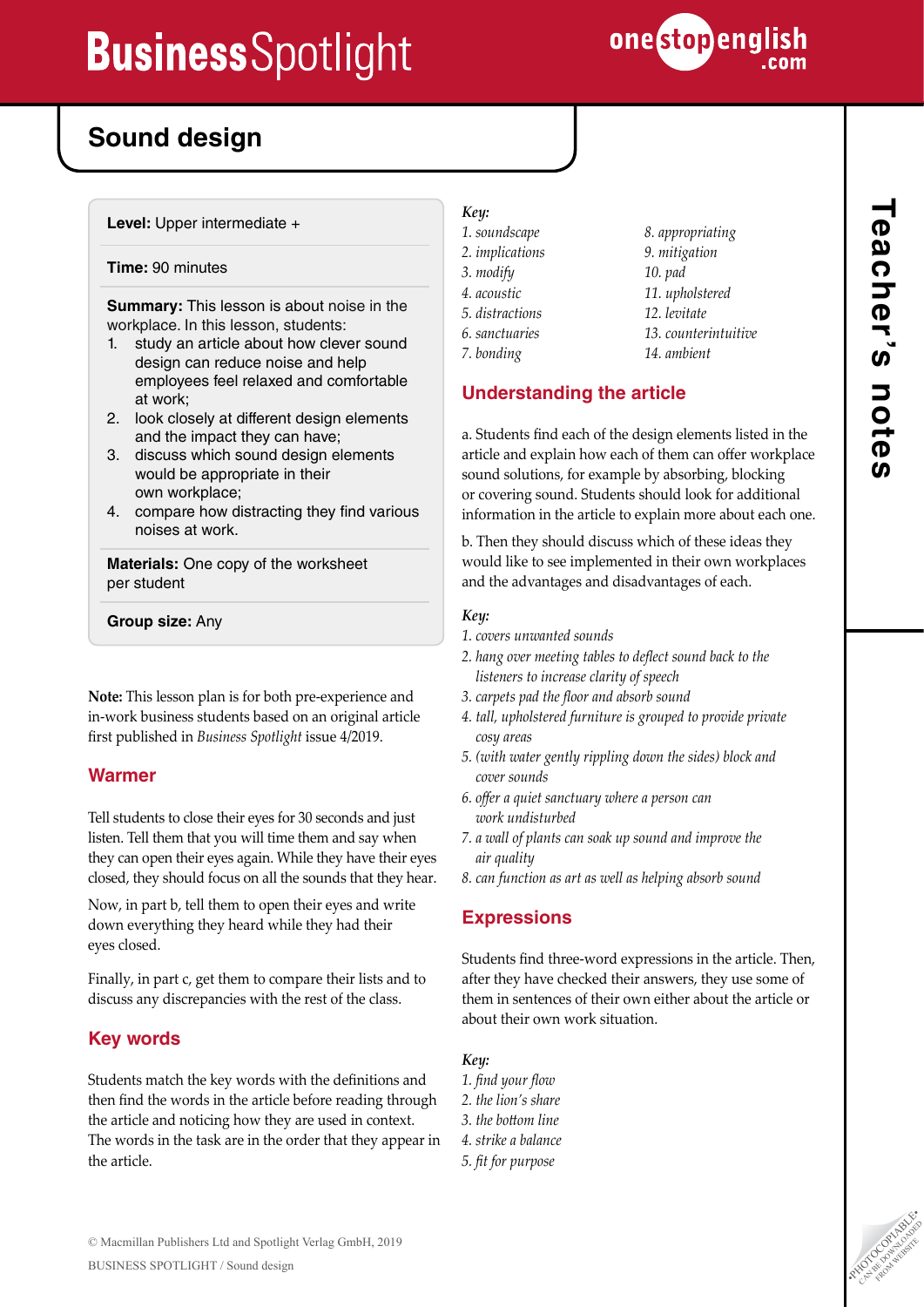

# **Sound design**

# **Extra reading**

In part a, students read through tips one to four. Each tip is missing a final sentence, and in part b, they match each tip with its correct final sentence.

### *Key:*

*1. tip 2 2. tip 4*

*3. tip 1*

*4. tip 3*

Finally, in part c, students read through the completed tips and then, using the questions as starting points, talk about the usefulness and practical aspects of implementing each tip into their own work situation.

# **Discussion**

Students read the sound descriptions and write the appropriate letters next to each, depending on how the sounds make them feel when they are trying to work. Then they compare how they feel about the sounds in small groups. How similar or different are their perceptions of these sounds and noises?

Ask them to talk about other sounds that they consider to be either annoying or soothing in their workplace and then share this information with the rest of the class.

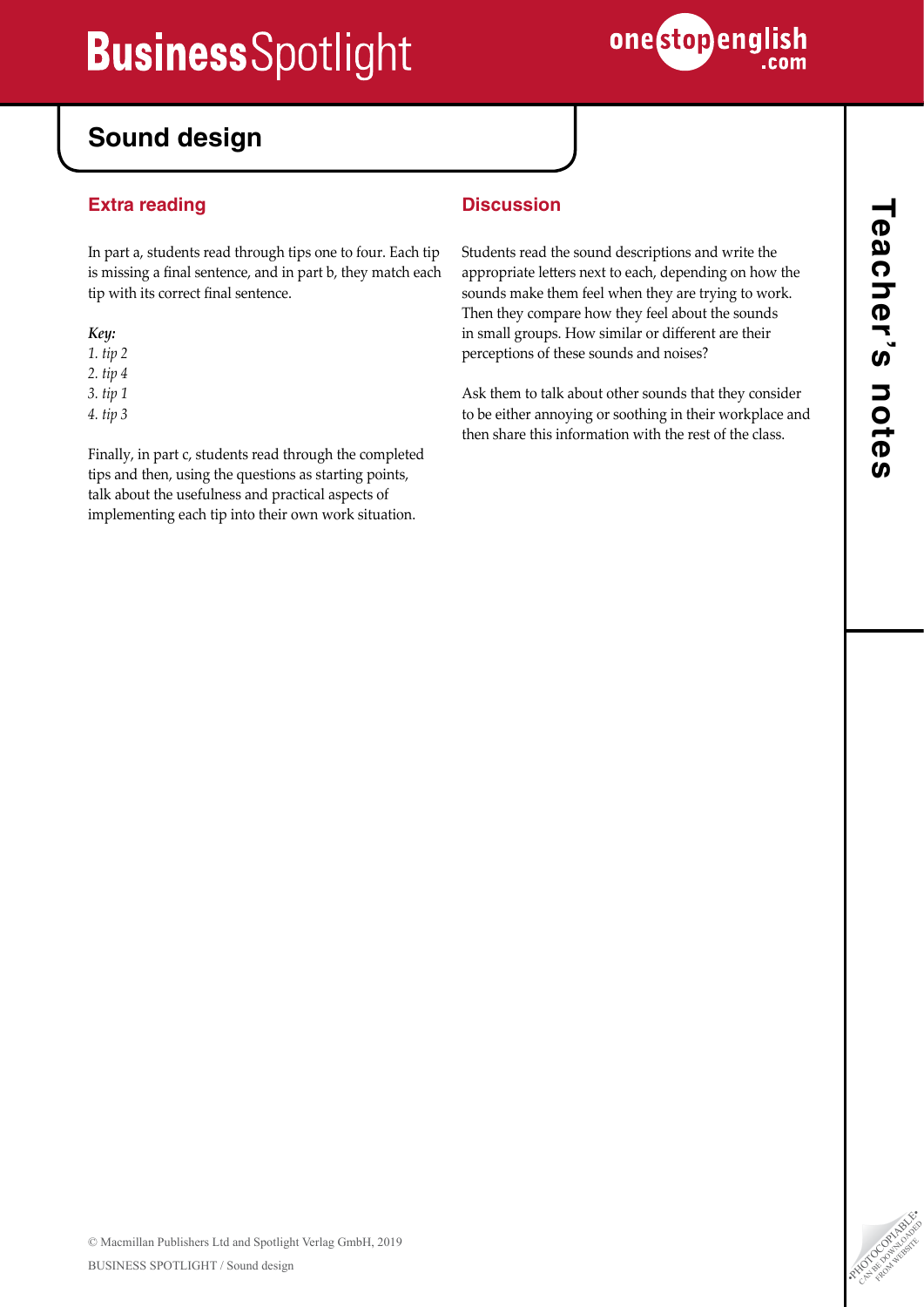

# **Sound design**

### **Warmer** 1

- **a. Close your eyes for 30 seconds, and just listen.**
- **b. Write down everything you heard while you had your eyes closed.**
- **c. Compare your lists.**

# **2** Key words

**Match the key words to the definitions below. Find and underline them in the article, and then read the article and note how they are used in context.**

| acoustic | ambient      | appropriating | bonding    | counterintuitive |
|----------|--------------|---------------|------------|------------------|
|          | distractions | implications  | levitate   | mitigation       |
| modify   | pad          | sanctuaries   | soundscape | upholstered      |

- **1.** the noises that are heard in a particular place, taken in as a whole (intro)
- **2.** possible effects or results (para 4)
- **3.** change something slightly, especially in order to improve it (para 6)
- **4.** relating to sound and the way people hear things (para 6)
- **5.** things that get your attention and prevent you from concentrating on something else (para 7)
- **6.** places where you can be safe or comfortable (para 7)
- **7.** the development of a special close relationship between people (para 8)
- **8.** taking or using something for a special purpose (para 9)
- **9.** a reduction in the harmful effects of something (para 12)
- **10.** cover something with a soft substance to make it more comfortable and quieter (para 13)
- **11.** furniture covered with cloth or leather to make it attractive and comfortable (para 13)
- **12.** to rise and float in the air, as if by magic (para 13)
- **13.** opposite to what seems obvious or natural (para 14)
- **14.** existing or present around you (para 15)

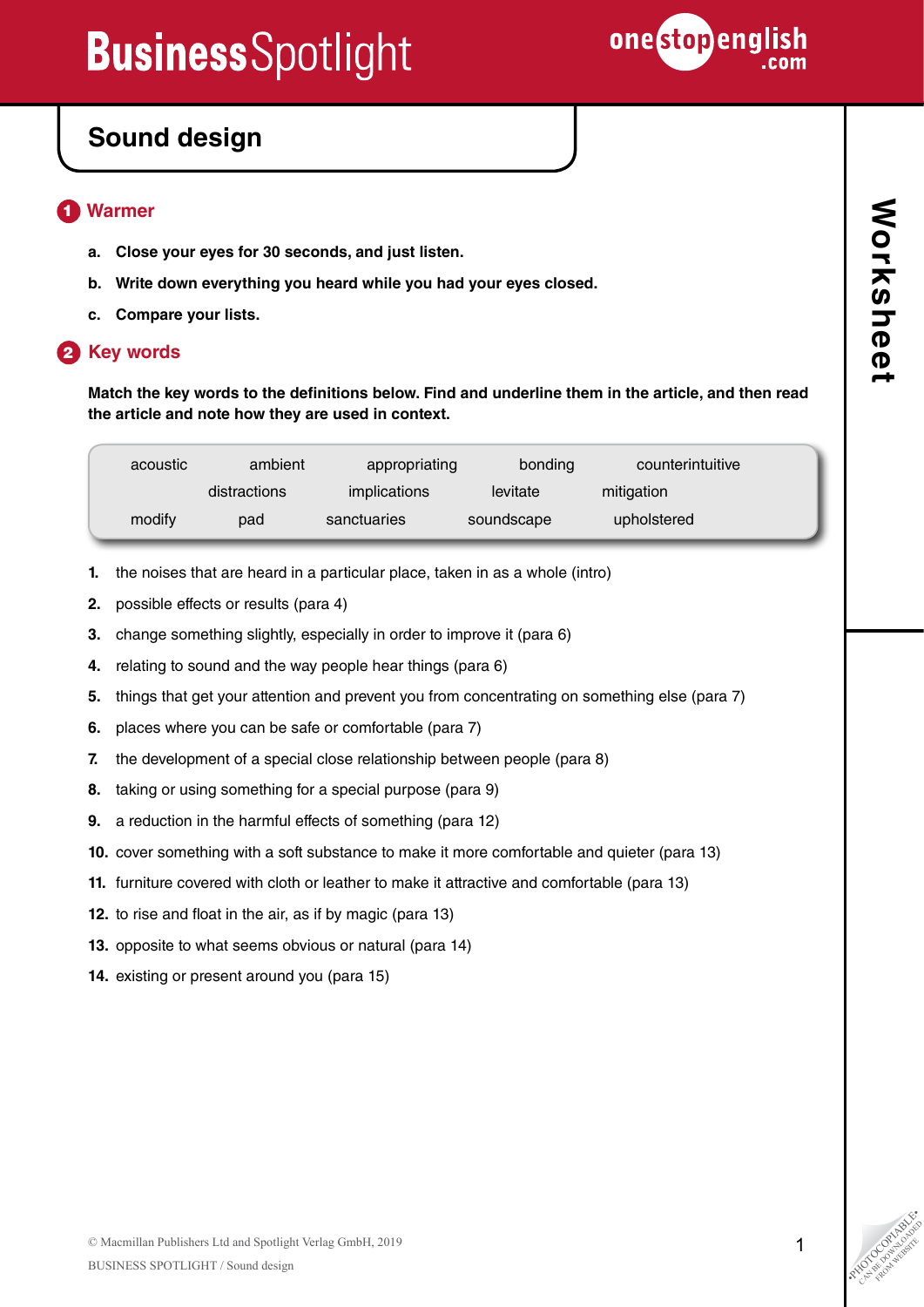

# **Sound design**



1

2

3

4

**Instead of separate spaces, more and more companies are moving towards open-plan offices. This presents architects and interior designers with new acoustic challenges. TENLEY VAN DEN BERG explains how a well-designed soundscape can aid concentration and creativity, despite the noises around you.** 

The next time you're at work, close your eyes for 30 seconds and just listen. Everything you hear, from the murmur o<sup>f</sup> your colleagues to the coffee grinder shrieking nearby, makes up the soundscape of your workplace.

Whether you are aware of it or not, this sound environment plays an influential role in your well-being and how you feel about the company you work for. In the past, little thought was given to how office design affected sound; however, new insights into how sound affects well-being and productivity are driving a trend in soundscape design in the workplace.

Sound affects our bodies and minds, ultimately influencing our productivity. Twittering birds, rippling water and other soothing sounds relieve stress and help us find our flow, whereas unwanted sounds, such as a loud coffee grinder, cause us to release stress hormones, which raises our heart rate and blood pressure.

Research suggests that unwanted speech noise is the most distracting sound in an office. When you can hear a colleague taking a phone call, for instance, the content of the call grabs the attention of your brain. Your productivity drops, and it may take up to 20 minutes to fully regain your concentration. The cumulative effect of this loss of concentration has important implications: in an extensive study carried out by Steelcase, a US office furniture manufacturer, workers reported losing up to 86 minutes a day in productivity due to noise distractions. Since employee earnings make up the lion's share of business operating costs, even a one per cent improvement in productivity can have a significant impact on the bottom line of a business.

# **Sound design by Tenley van den Berg**

As a result, business owners are working with architects and designers to optimize the workplace soundscape. As private offices are increasingly replaced with open-plan offices, those architects and designers are faced with major acoustical challenges.

## **Acoustic zoning**

One way that designers deal with such challenges is to modify the open-plan model. They designate different zones with varying levels of acoustic privacy, depending on how the space will be used. Designers need to strike a balance between the need for privacy and quiet areas and the desire for openness and communication with others.

Some zones should provide "spaces of tranquillity where the mind can relax without external distractions and interruptions," reports the Leesman Index, a global working-environment survey based in the UK. For example, a sign above a row of desks in LinkedIn's Munich office reads "focus zone". Deeper into the workspace, free-standing <sup>g</sup>lass pods offer quiet sanctuaries.

Not all zones need to be quiet, however. "A good buzz may be associated with a strong culture – people chatting, interacting and even bonding. It might give the sense of 'one team' all pulling in the same direction," the Leesman Index report found. Dedicated spaces around the office should encourage interaction and discussion, for example in break-out areas, meeting rooms and lounges. In the London office of Splunk, a US-based data-analysis company, designers installed an antique Pullman railway carriage, which contributes to the office's "cool factor" while providing a space for teamwork and collaboration.

The most important thing is that the workspace is flexible: individuals and teams should be able to move aroun<sup>d</sup> freely, acoustically appropriating spaces depending on their work demands.

Effective acoustic design within these zones is not easy, though. Office designers have three main tasks: to keep background noise at a level that is not distracting; to protect speech privacy so that only the intended audience hears what is being said; and to improve speech intelligibility – making sure speech is clearly understood when it's supposed to be, for example in conference rooms or collaborative zones.

*Continued on next page*

5

6

7

8

9

10

CAN BE DOWNLOAD FROM WEBSITE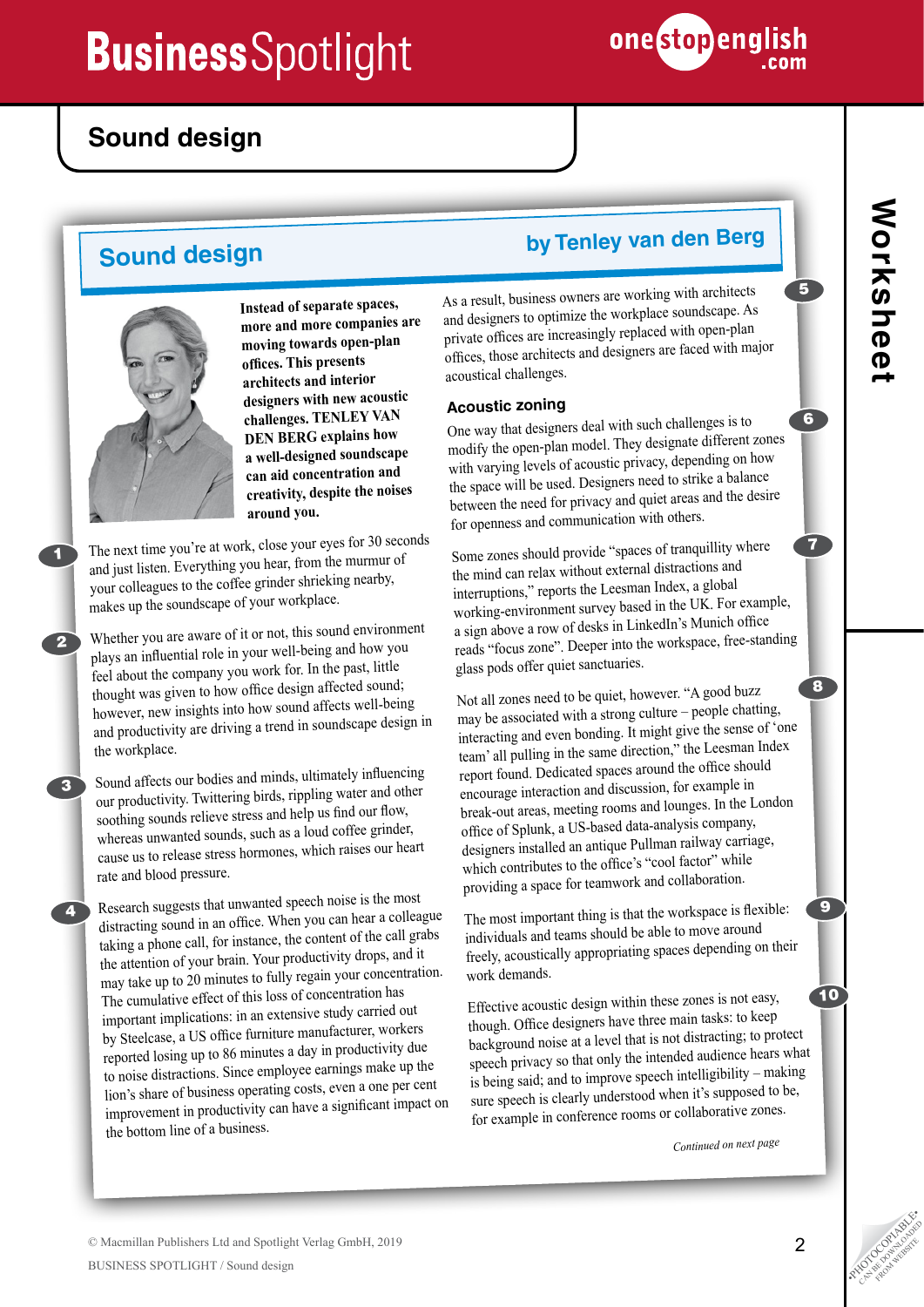

# **Sound design**

11

To understand the obstacles that office designers face when shaping the sound environment within the acoustic zones, it's useful to understand the basics of how sound behaves. Travelling away from a source, sound behaves rather like a table-tennis ball moving through the air. If the ball is thrown directly at a hard surface, it will bounce back with nearly the same amount of energy as it hit the surface. Like a table-tennis ball, sound will bounce off hard surfaces many times before its energy fades away. Imagine trying to concentrate in a room in which everyone is throwing table-tennis balls. That is how working in an office without acoustic treatment can feel.

Offices have many hard surfaces for sound to bounce off, such as walls, ceilings, floors, tables and desks. Using the so-called ABCs of sound mitigation – absorbing, blocking and covering – designers can treat sound at three different points: its source, its path and its recipient. When implementing the ABCs, office designers have the chance to combine acoustic treatment with creative brand expression. 12

Absorbent materials allow some of the sound to be captured by the material, reducing the total level of sound in a space. Carpets can pad the floor. Acoustic panels on the wall can create colourful patterns that also function as art installations. Green walls of plants can soak up sound while introducing fresh air. Islands of high-backed, upholstered furniture can create cosy areas for private conversations. Cloudlike baffles can seemingly levitate over meeting-room tables, improving speech clarity by directing the sound back to the listeners.

**14** Blocking prevents all or some of the sound reaching the recipient by blocking its path. Plantronics, an audiotechnology company in California, has introduced Habitat Soundscaping, which features large glass dividers with

© Business Spotlight, 4/2019 www.business-spotlight.de

# **Sound design by Tenley van den Berg**

water gently rippling down the sides, simultaneously blocking and covering sound. Covering, or masking, is the most counterintuitive of the treatment methods. At the right frequency and volume, additional sound can make a space seem quieter: the pleasant introduced sound, such as flowing water, cancels out unwanted sounds.

Here is how it works: if you were reading a book at the beach and two people started speaking a couple of metres away, you could probably continue reading because the sound of the surf in the background would cancel out some of the speech sounds. However, if you were reading in a silent library and two people sat down next to you an<sup>d</sup> started to whisper, your concentration would immediately move to their conversation. In the same way, increasing the ambient noise level of a workspace can be effective in helping people to concentrate.

Forward-looking businesses are increasingly willing to invest in this "invisible architecture". Julian Treasure is founder of UK-based The Sound Agency, which composes soundscapes of music and other sounds to represent companies' brand identities. "It's about designing, not appearance, but experience, so that we have spaces that sound as good as they look, that are fit for purpose and that improve our quality of life, our health and well-being, our social behaviour and our productivity," Treasure said in a TED talk.

If you don't expect a designer to set foot in your office any time soon, you can take the improvement of your soundscape into your own hands. This may help you get your work done; however, it may never feel quite like working next to the ocean.

TENLEY VAN DEN BERG is an English teacher, translator and writer based in Munich.

15

16

17

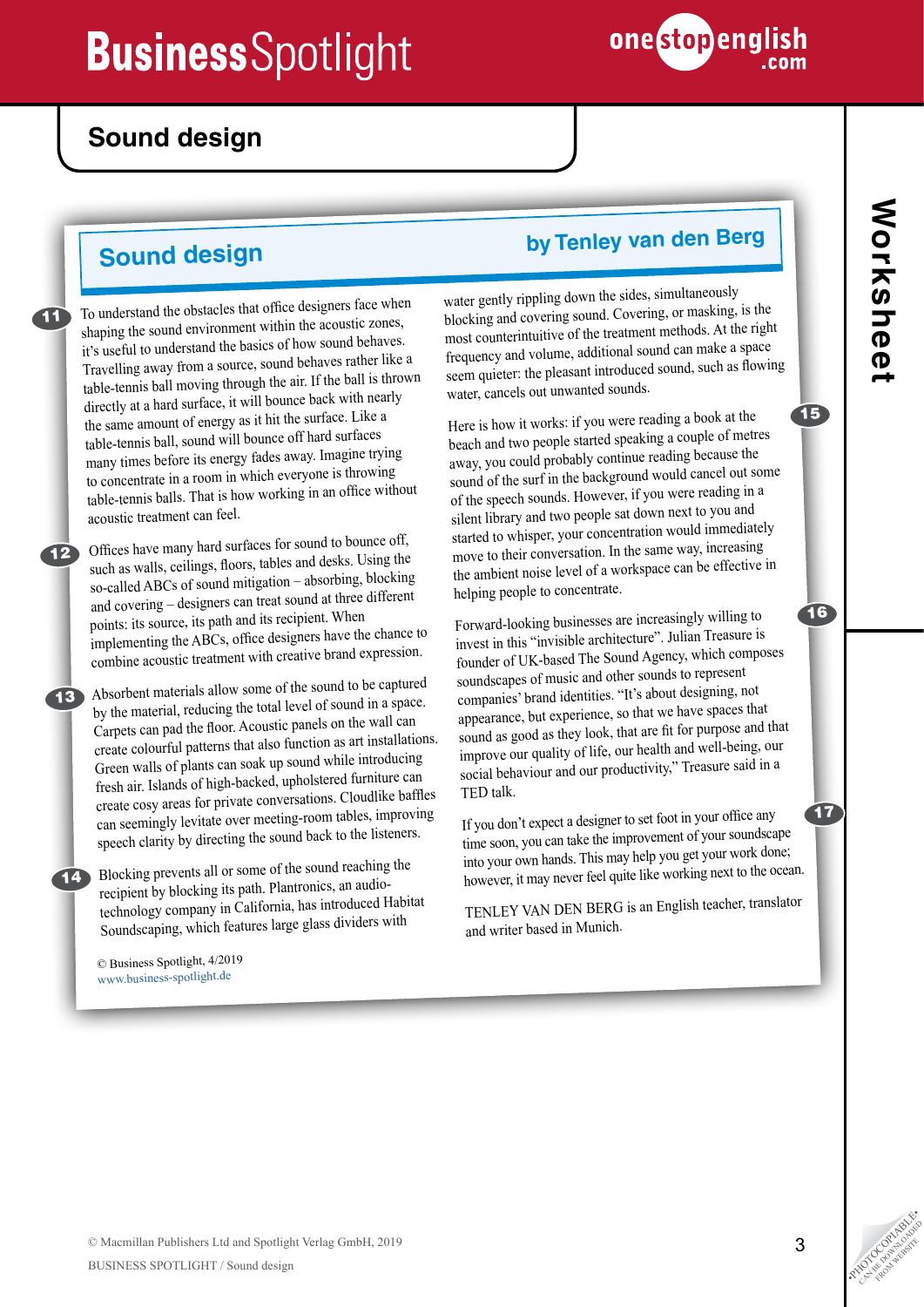

# **Sound design**

# **Understanding the article** 3

**a. Explain how each of the following design elements can offer workplace sound solutions. Provide additional information from the article to elaborate on each one.**

|    | ,我们也不能会有什么。""我们的人,我们也不能会有什么?""我们的人,我们也不能会有什么?""我们的人,我们也不能会有什么?""我们的人,我们也不能会有什么?""                                    |
|----|----------------------------------------------------------------------------------------------------------------------|
|    |                                                                                                                      |
|    | ,我们也不会有什么。""我们的人,我们也不会有什么?""我们的人,我们也不会有什么?""我们的人,我们也不会有什么?""我们的人,我们也不会有什么?""我们的人                                     |
|    |                                                                                                                      |
|    | ,我们也不能会有一个人的事情。""我们的人,我们也不能会有一个人的人,我们也不能会有一个人的人,我们也不能会有一个人的人,我们也不能会有一个人的人,我们也不能会                                     |
|    |                                                                                                                      |
|    | ,我们也不能会有什么。""我们的人,我们也不能会有什么?""我们的人,我们也不能会有什么?""我们的人,我们也不能会有什么?""我们的人,我们也不能会有什么?""                                    |
|    |                                                                                                                      |
|    | <u> 1989 - Andrea Santa Andrea Andrea Andrea Andrea Andrea Andrea Andrea Andrea Andrea Andrea Andrea Andrea Andr</u> |
|    |                                                                                                                      |
|    | ,我们也不会有什么。""我们的人,我们也不会有什么?""我们的人,我们也不会有什么?""我们的人,我们也不会有什么?""我们的人,我们也不会有什么?""我们的人                                     |
| 7. |                                                                                                                      |
|    | ,我们也不能会有什么。""我们的人,我们也不能会有什么?""我们的人,我们也不能会有什么?""我们的人,我们也不能会有什么?""我们的人,我们也不能会有什么?""                                    |
|    |                                                                                                                      |
|    |                                                                                                                      |

**b. Which of these ideas would you like to see implemented in your workplace? Which wouldn't be practical? Which would be too costly? Which might be soothing for you but annoying for other people?** 

### **Expressions** 4

**a. Find the following three-word expressions in the article.**

**1.** get yourself into a state of creativity and happiness (para 3)

- **2.** the largest part of something (para 4)
- **3.** the amount of money that a business makes or loses (para 4) \_\_\_\_\_\_\_\_\_\_\_\_\_\_\_\_\_\_\_\_\_\_
- **4.** accept neither of two extreme positions or things but find a solution that is reasonable and fair (para 6)

**5.** good enough to do the job it was designed to do (para 16) \_\_\_\_\_\_\_\_\_\_\_\_\_\_\_\_\_\_\_\_\_\_\_\_

**b. Use the expressions in sentences of your own.**

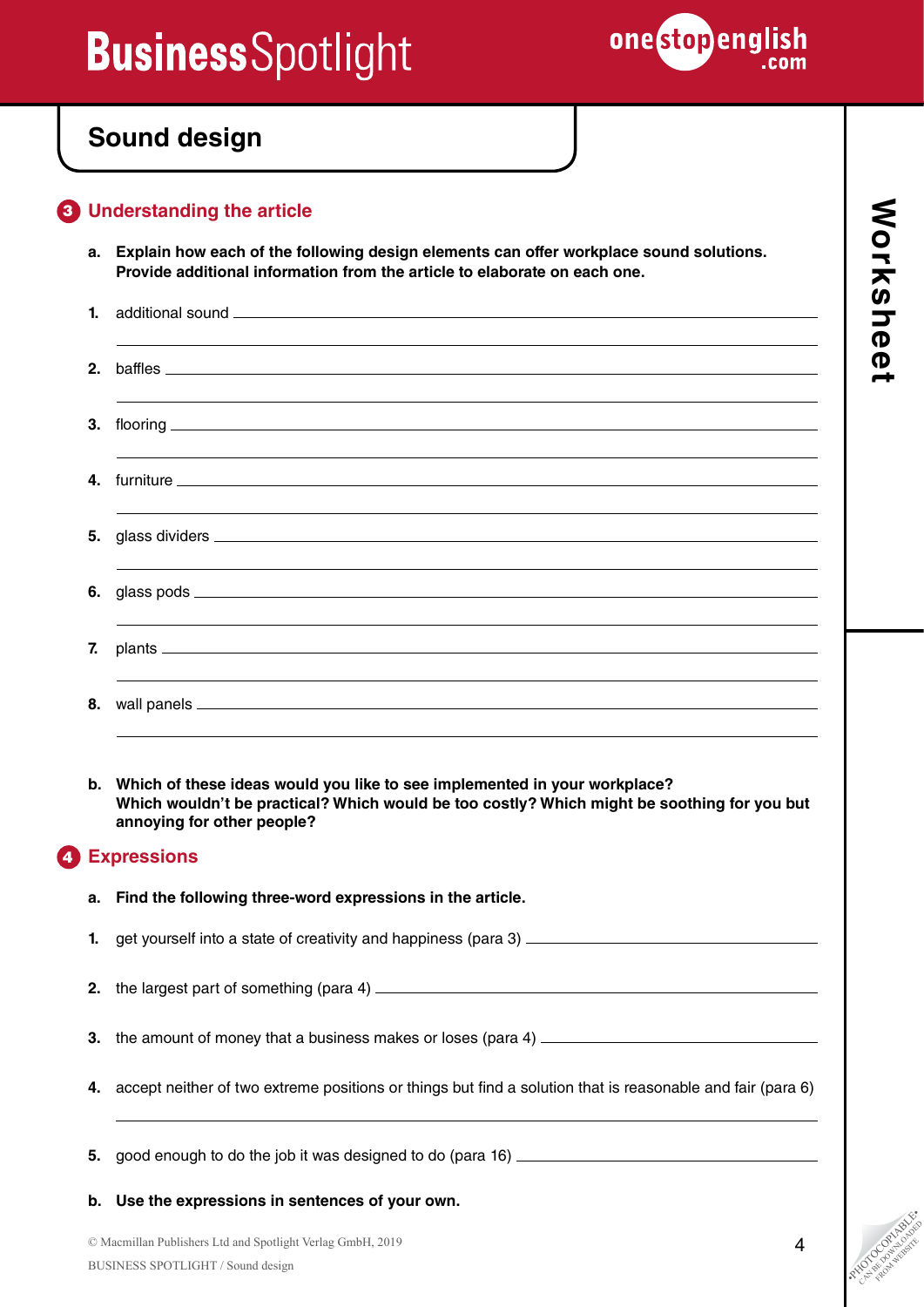

# **Sound design**

### **Extra reading**  5

## **a. Read the tips.**

### **Noise reduction: controlling your sound environment**

Rebecca Knight, writing for the *Harvard Business Review*, has produced a few "survival strategies" for those who work in an acoustically uncomfortable environment. She was assisted by Karen Dillon, author of the *HBR Guide to Office Politics*, and David Burkus, an associate professor at Oral Roberts University.

## **1. See the positive side**

Dillon recommends trying to "embrace the open-office concept by focusing on the positives, 'the bonding' and downplaying the negatives". \_\_\_\_\_\_\_\_\_\_\_\_\_\_\_\_\_\_\_\_\_\_

### **2. Speak up**

"Have a conversation with your team about how you can all work optimally in an open office," Burkus suggests. However, he recommends first speaking to your manager so that the discussion comes from leadership.

## **3. Invest in headphones**

Dillon recommends buying a set of noise-cancelling headphones for those times when you are working on something that requires deep concentration.

## **4. Move around or leave the office**

"You should take full advantage of empty conference rooms, semi-private cubicles and quiet alcoves," suggests Burkus. Ask your manager if you can work somewhere else for a while, such as the café across the street. \_\_\_\_\_\_\_\_\_\_\_\_\_\_\_\_\_\_\_\_\_\_

## **b. Match the final sentences below with the tips they belong to.**

- **1.** These also "serve as a visual cue to your colleagues that you are not to be disturbed unless it's absolutely necessary".
- **2.** She adds that you don't want to be labelled "difficult".
- **3.** Burkus says this is an easier request than asking to work from home, making it more difficult to refuse.
- **4.** As a team, your goal is to come up with norms that you can all agree on and stick to.

### **c. Read the four complete tips, and then discuss the three questions below.**

- Which tips would be practical in your work situation?
- Which you would be able to implement immediately?
- Which are you most likely to try?